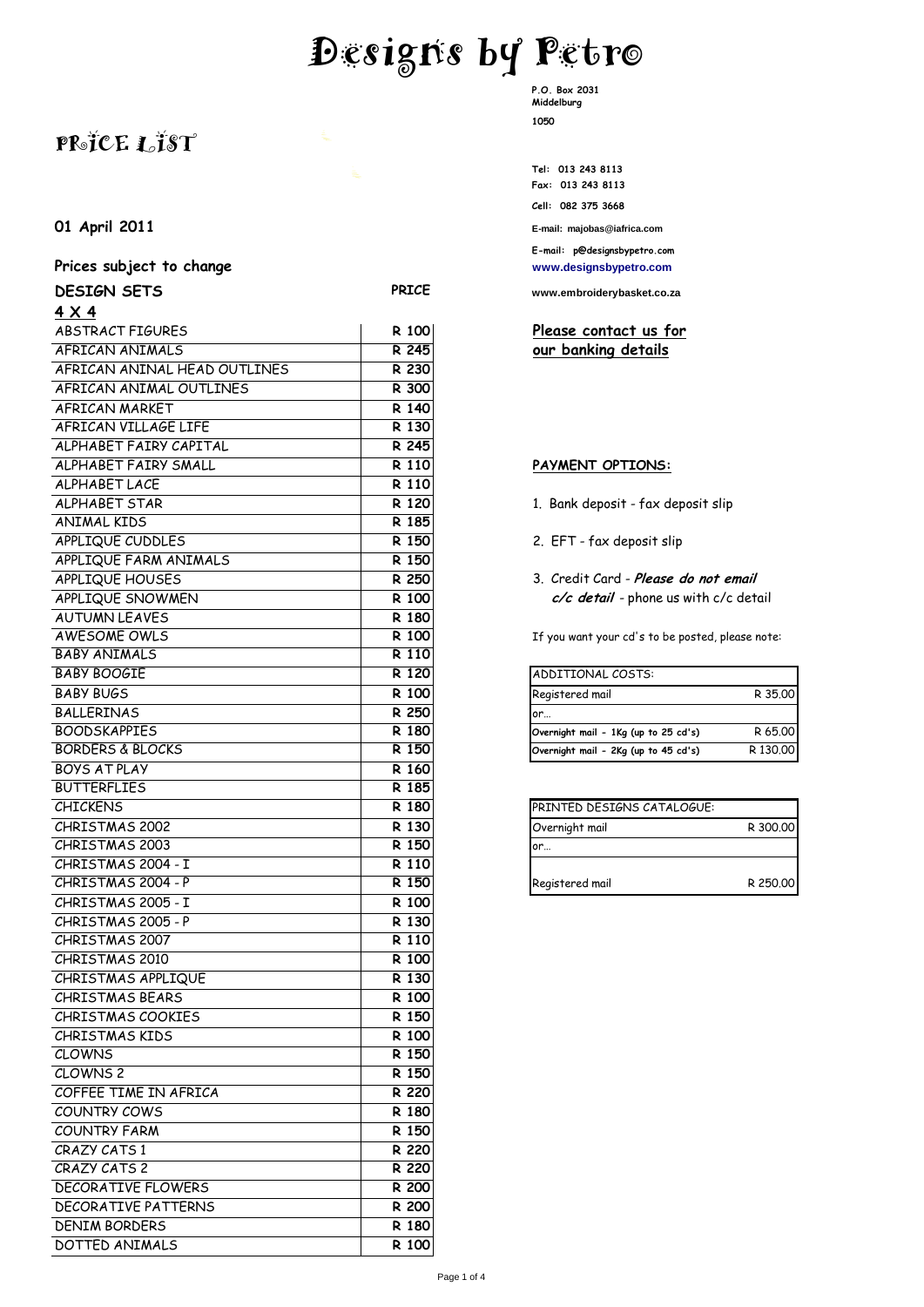| <b>DESIGN SETS</b>                             | <b>PRICE</b>       |
|------------------------------------------------|--------------------|
| DRAGONS ON THE LOOSE                           | R 180              |
| FTHNIC ANIMALS 1                               | R 150              |
| <b>ETHNIC ANIMALS 2</b>                        | R 100              |
| <b>ETHNIC ART</b>                              | R 180              |
| <b>FTHNIC LADIFS</b>                           | R 100              |
| <b>ETHNIC MUSICIANS</b>                        | R 110              |
| ETHNIC OUTLINES                                | R 100              |
| <b>ETHNIC PATTERNS</b><br>ETHNIC VILLAGE LIFE  | R 150<br>R 130     |
| <b>ETHNIC WOMEN1</b>                           | R 100              |
| <b>ETHNIC WOMEN 2</b>                          | R 100              |
| <b>FAIRIES</b>                                 | R 245              |
| <b>FAIRIES 2</b>                               | R 220              |
| <b>FANTASY FLOWERS</b>                         | R 180              |
| <b>FINGER PUPPETS</b>                          | R 100              |
| <b>FISHING BOYS</b>                            | R 180              |
| <b>FLOWER BOUQUET</b>                          | R 130              |
| <b>FLOWERS ON STEMS 1</b>                      | R 110              |
| <b>FLOWERS ON STEMS 2</b>                      | R 185              |
| FOR THE BIG GUYS                               | R 100              |
| <b>FRAULINE FACES</b>                          | R 100              |
| <b>FREE STANDING LACE</b>                      | R 300              |
| <b>FRIENDLY LITTLE BUGS</b>                    | R 150              |
| <b>FRILLY ETHNIC DESIGNS</b>                   | R 150              |
| FRILLY ETHNIC LADIES                           | R 150              |
| <b>FRUIT MEDLEY</b>                            | R 220<br>R 160     |
| FUN FARM<br><b>FUNKY COWS</b>                  | R 180              |
| <b>FUNKY KIDS</b>                              | R 130              |
| <b>FUNNY FACES</b>                             | R 100              |
| <b>GARDEN FRIENDS</b>                          | R 130              |
| <b>GINGER BREAD</b>                            | R 100              |
| <b>GUINEA FOWL</b>                             | R 180              |
| <b>HUGGABLE SHEEP</b>                          | R 110              |
| <b>INSECTS</b>                                 | R 145              |
| KERSFEES 2005                                  | R 150              |
| KITTY CATS REDWORK                             | R 140              |
| <b>LADYBUGS &amp; FRIENDS</b>                  | R 200              |
| LAVENDER                                       | R 200              |
| LET'S PARTY                                    | R 180              |
| <b>LINGERIE</b>                                | R 100              |
| LINGERIE 02                                    | R 100              |
| <b>LITTLE FARMER</b>                           | R 180              |
| LITTLE MESSAGES<br>LOVE ANGELS                 | R 180<br>R 180     |
| <b>LOVEABLE BEARS</b>                          | R 130              |
| MAGIC MACHINERY                                | $\overline{R}$ 100 |
| MASAI                                          | R 220              |
| <b>MEXICAN DESIGNS</b>                         | R 100              |
| <b>MONOCHROME FIGURES</b>                      | R 130              |
| <b>MOON BABIES</b>                             | R 180              |
| <b>MUSIC INSTRUMENTS</b>                       | R 130              |
| <b>MY FAMILY</b>                               | R 100              |
| PARTY STICK FIGURES                            | R 100              |
| PHOTO FRAMES                                   | R 100              |
| PLAY & LEARN FARM                              | R 140              |
| PLAYFUL GIRLS                                  | R 100              |
| QUILT BLOCKS AND CORNERS 1                     | R 180              |
| QUILT BLOCKS AND CORNERS 2                     | R 180              |
| <b>QUILT BLOCKS</b><br>QUILT BLOCKS MONOCHROME | R 180<br>R 180     |
| <b>ROAD WORKS</b>                              | R 120              |
| ROSE BORDERS                                   | R 110              |
| <b>SALT WATER FISH</b>                         | R 220              |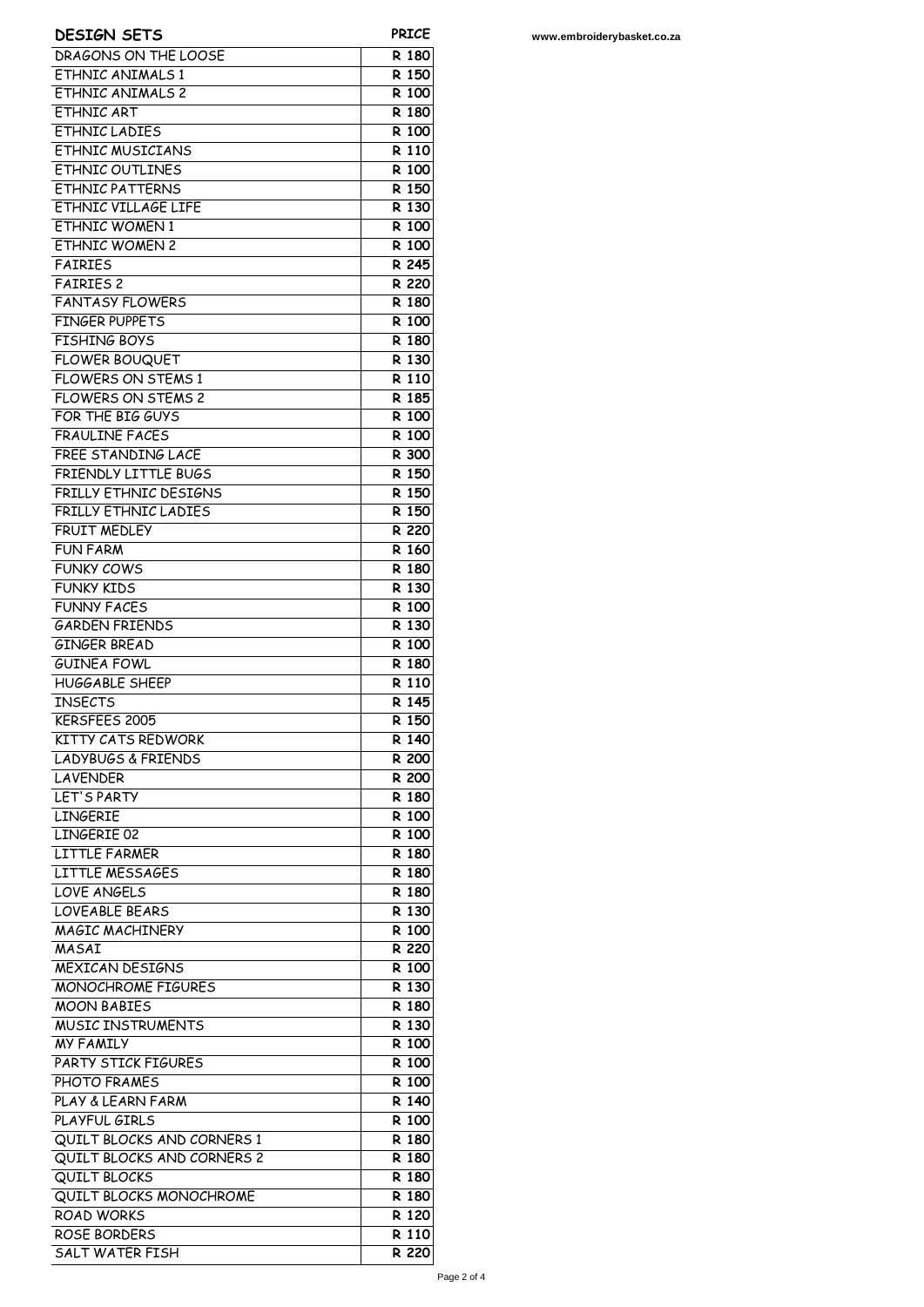| <b>DESIGN SETS</b>            | <b>PRICE</b> |
|-------------------------------|--------------|
| <b>SAYINGS</b>                | R 100        |
| <b>SFA FRIENDS</b>            | R 110        |
| SEA SIDE APPLIQUE             | R 120        |
| SECRET GARDEN 1               | R 180        |
| SECRET GARDEN 2               | R 180        |
| <b>SECRET GARDEN 3</b>        | R 180        |
| SECRET GARDEN 4               | R 220        |
| SECRET GARDEN QUILT BLOCKS    | R 220        |
| SECRET GARDEN SHIRT DESIGNS   | R 180        |
| <b>SHOFS</b>                  | R 100        |
| <b>SPEEL &amp; LEER PLAAS</b> | R 140        |
| <b>SPORT</b>                  | R 180        |
| STAINED GLASS                 | R 180        |
| SWEET HEARTS                  | R 110        |
| <b>TEA TIME</b>               | R 220        |
| <b>TOY BUGS</b>               | R 180        |
| <b>TOYS FOR BOYS</b>          | R 180        |
| <b>T/SHIRTS</b>               | R 100        |
| UNDER THE SEA                 | R 180        |

#### **4X4 DESIGN SETS AVAILABLE IN THE FOLLOWING FORMATS: ART, DST, EXP, HUS, JEF, PCS, PES, XXX, VIP**

 $\rightarrow 0$ 

### **5 X 7**

| <b>ABSTRACT FIGURES 5X71</b>   | R 100              |
|--------------------------------|--------------------|
| <b>ABSTRACT FIGURES 5X7 2</b>  | R 100              |
| AFRICAN ANINAL HEAD OUTLINES   | R 230              |
| AFRICAN ANIMAL OUTLINES        | R 300              |
| APPLIQUE CUDDLES 5X7           | R 150              |
| APPLIQUE FARM ANIMALS 5X7      | $\overline{R}$ 150 |
| APPLIQUE HOUSES 5X7            | R 250              |
| APPLIQUE SNOWMEN 5X7           | R 100              |
| AUTUMN LEAVES 5x7              | R 180              |
| <b>BALLERINAS 5X7</b>          | R 250              |
| BOYS AT PLAY 5X7               | R 160              |
| CHICKENS 5X7                   | R 180              |
| CHRISTMAS 2003 5X7             | R 100              |
| CHRISTMAS 2010 5X7             | R 100              |
| CHRISTMAS COOKIES 5X7          | R 150              |
| CLOWNS 2 5X7                   | R 150              |
| COUNTRY FARM 5X7               | R 150              |
| <b>DECORATIVE FLOWERS 5X7</b>  | R 200              |
| <b>DECORATIVE PATTERNS 5X7</b> | R 200              |
| DENIM BORDERS 5x7              | R 110              |
| ETHNIC ART 5X7                 | R 180              |
| FAIRIES 2 5X7                  | R 220              |
| <b>FANTASY FLOWERS 5X7</b>     | R 150              |
| FISHING BOYS 5X7               | R 180              |
| FLOWERS ON STEMS 2 5X7         | R 185              |
| FRIENDLY LITTLE BUGS           | R 150              |
| FUN FARM 5X7                   | R 160              |
| FUNKY COWS 5X7                 | R 180              |
| FUNKY KIDS 5X7                 | R 130              |
| <b>LACE CHARACTERS 5X7</b>     | R 150              |
| <b>LADYBUGS &amp; FRIENDS</b>  | R 200              |
| LAVENDER 5X7                   | R 200              |
| LITTLE FARMER 5X7              | R 180              |
| LOVE ANGELS 5X7                | R 180              |
| LOVEABLE BEARS 5X7             | R 130              |
| <b>MASAI 5X7</b>               | R 220              |
| <b>MOTHER AND DAUGHTER 5X7</b> | R 180              |
| <b>MYSTERY LADY 5X7</b>        | R 100              |
| SALT WATER FISH                | R 220              |